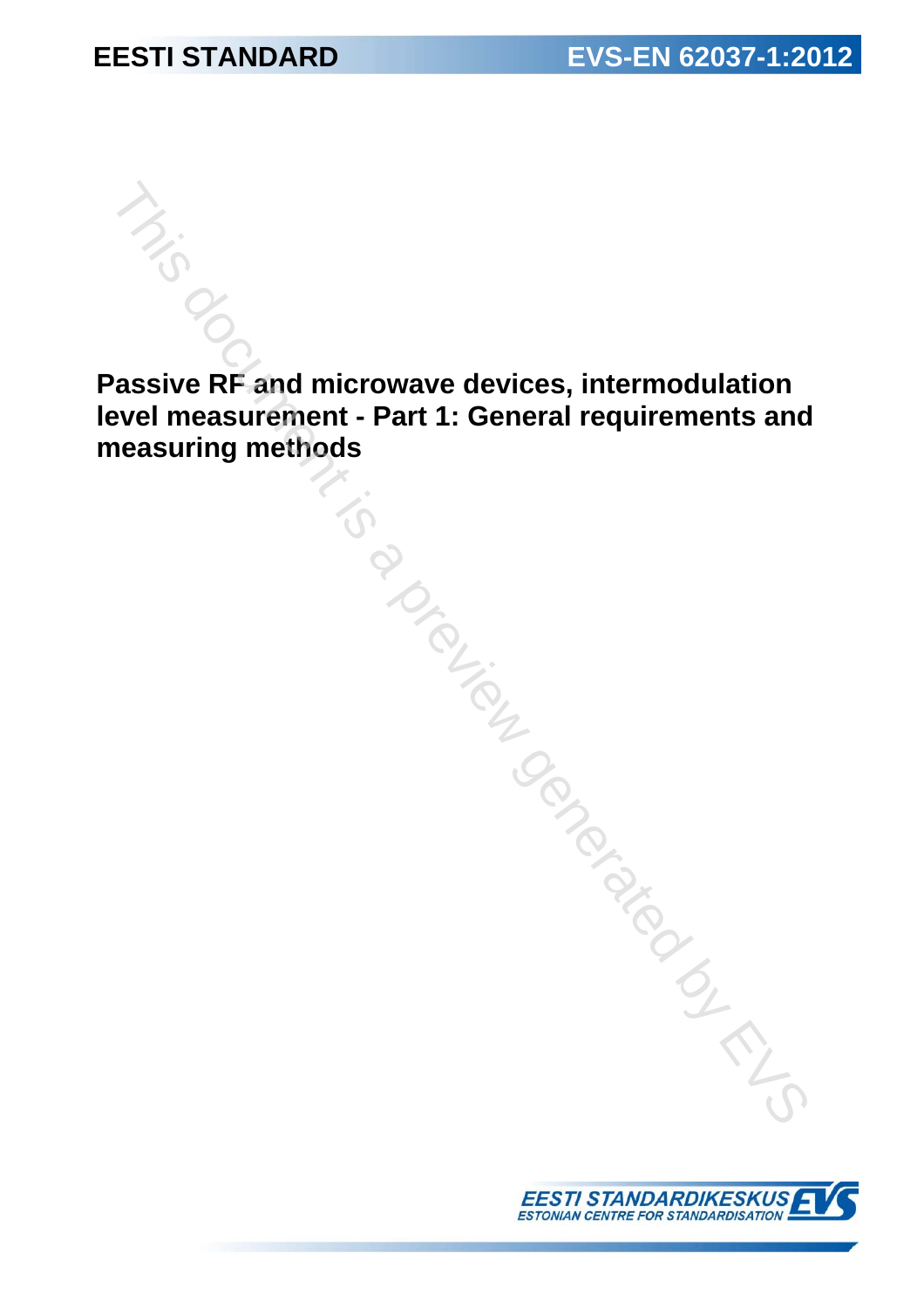# **EESTI STANDARDI EESSÕNA NATIONAL FOREWORD**

| See Eesti standard EVS-EN 62037-1:2012 sisaldab<br>Euroopa standardi EN 62037-1:2012 ingliskeelset<br>teksti.                                                                                                                                                                                                                                                                                                                                                                                                                                                                                                  | standard<br>EVS-EN<br>Estonian<br>62037-1:2012<br><b>This</b><br>consists of the English text of the European standard<br>EN 62037-1:2012.     |  |  |  |
|----------------------------------------------------------------------------------------------------------------------------------------------------------------------------------------------------------------------------------------------------------------------------------------------------------------------------------------------------------------------------------------------------------------------------------------------------------------------------------------------------------------------------------------------------------------------------------------------------------------|------------------------------------------------------------------------------------------------------------------------------------------------|--|--|--|
| Standard<br>⊣jõustunud<br>sellekohase<br>on<br>avaldamisega EVS Teatajas.                                                                                                                                                                                                                                                                                                                                                                                                                                                                                                                                      | teate This standard has been endorsed with a notification<br>published in the official bulletin of the Estonian Centre<br>for Standardisation. |  |  |  |
| Euroopa<br>standardi rahvuslikele<br>Euroopa<br>kättesaadavaks 24.08.2012.                                                                                                                                                                                                                                                                                                                                                                                                                                                                                                                                     | standardimisorganisatsioonid on teinud Date of Availability of the European standard is<br>liikmetele   24.08.2012.                            |  |  |  |
| Standard on kättesaadav Eesti Standardikeskusest.                                                                                                                                                                                                                                                                                                                                                                                                                                                                                                                                                              | The standard is available from the Estonian Centre for<br>Standardisation.                                                                     |  |  |  |
| B TONICOL<br>Fagasisidet standardi sisu kohta on võimalik edastada, kasutades EVS-i veebilehel asuvat tagasiside vormi või<br>saates e-kirja meiliaadressile <u>standardiosakond@evs.ee</u> .                                                                                                                                                                                                                                                                                                                                                                                                                  |                                                                                                                                                |  |  |  |
| CS 33.040.20                                                                                                                                                                                                                                                                                                                                                                                                                                                                                                                                                                                                   | <b>AROLL</b>                                                                                                                                   |  |  |  |
| Standardite reprodutseerimise ja levitamise õigus kuulub Eesti Standardikeskusele<br>Andmete paljundamine, taastekitamine, kopeerimine, salvestamine elektroonsesse süsteemi või edastamine ükskõik millises vormis või<br>nillisel teel ilma Eesti Standardikeskuse kirjaliku loata on keelatud.<br>Cui Teil on küsimusi standardite autorikaitse kohta, võtke palun ühendust Eesti Standardikeskusega:<br>\ru 10, 10317 Tallinn, Eesti; <u>www.evs.ee;</u> telefon 605 5050; e-post <u>info@evs.ee</u><br>The right to reproduce and distribute standards belopes to the Estonian Centre for Standardisation |                                                                                                                                                |  |  |  |

ICS 33.040.20

**The right to reproduce and distribute standards belongs to the Estonian Centre for Standardisation** 

No part of this publication may be reproduced or utilized in any form or by any means, electronic or mechanical, including photocopying, without a written permission from the Estonian Centre for Standardisation.

If you have any questions about copyright, please contact Estonian Centre for Standardisation: Aru 10, 10317 Tallinn, Estonia; www.evs.ee; phone 605 5050; e-mail info@evs.ee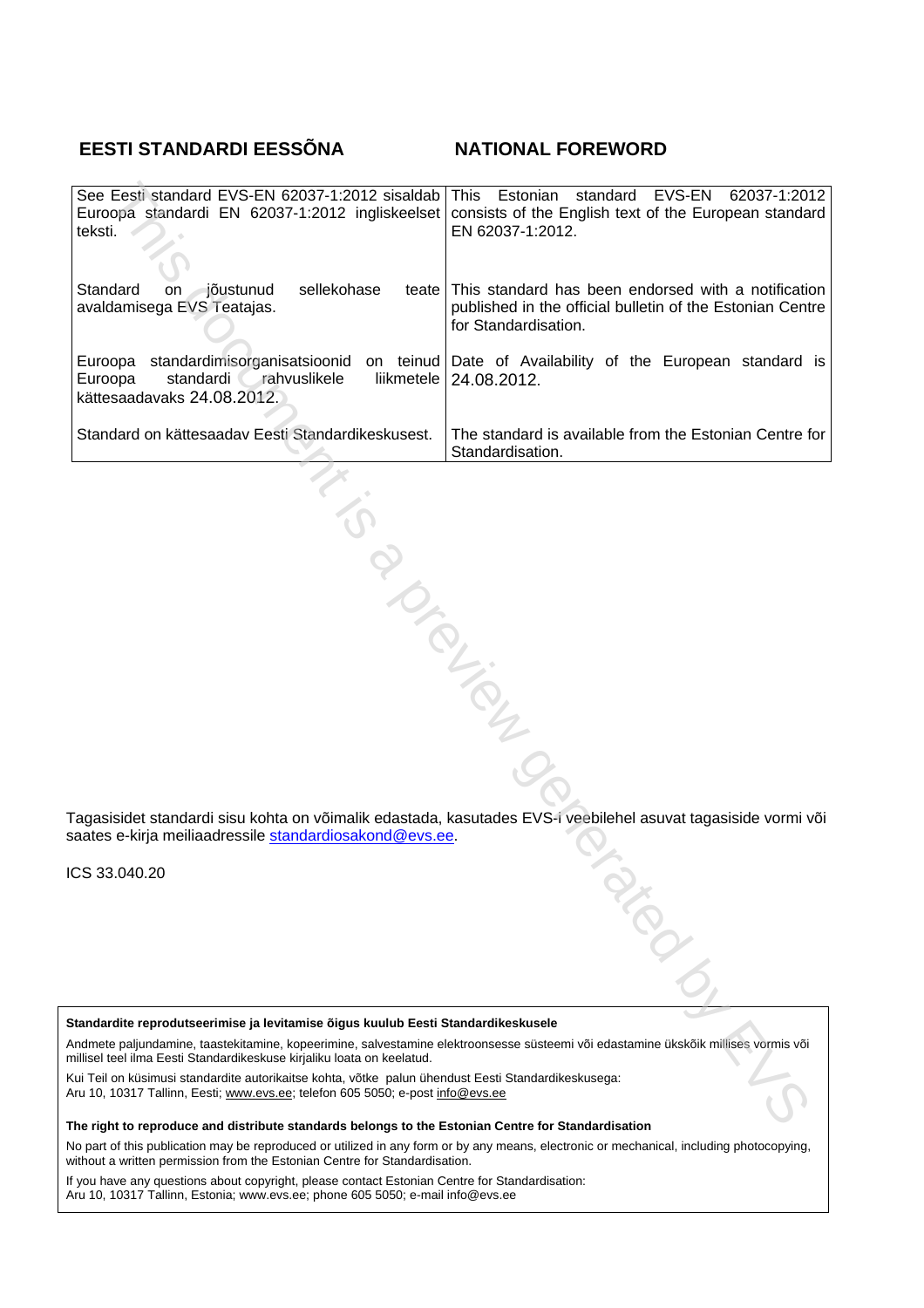# EUROPEAN STANDARD **EN 62037-1** NORME EUROPÉENNE EUROPÄISCHE NORM August 2012

ICS 33.040.20 Supersedes EN 62037:1999 (partially)

English version

# **Passive RF and microwave devices, intermodulation level measurement - Part 1: General requirements and measuring methods**  (IEC 62037-1:2012) **Expansion 2011**<br> **English version controlling to the controlling of the controlling of the controlling of the controlling of the controlling of the controlling of the energy of the energy of the controlling of the contro**

Dispositifs RF et à micro-ondes passifs, mesure du niveau d'intermodulation - Partie 1: Exigences générales et méthodes de mesure (CEI 62037-1:2012)

 Passive HF- und Mikrowellenbauteile, Messung des Intermodulationspegels - Teil 1: Allgemeine Anforderungen und Messverfahren (IEC 62037-1:2012)

This European Standard was approved by CENELEC on 2012-07-03. CENELEC members are bound to comply with the CEN/CENELEC Internal Regulations which stipulate the conditions for giving this European Standard the status of a national standard without any alteration.

Up-to-date lists and bibliographical references concerning such national standards may be obtained on application to the CEN-CENELEC Management Centre or to any CENELEC member.

This European Standard exists in three official versions (English, French, German). A version in any other language made by translation under the responsibility of a CENELEC member into its own language and notified to the CEN-CENELEC Management Centre has the same status as the official versions.

CENELEC members are the national electrotechnical committees of Austria, Belgium, Bulgaria, Croatia, Cyprus, the Czech Republic, Denmark, Estonia, Finland, Former Yugoslav Republic of Macedonia, France, Germany, Greece, Hungary, Iceland, Ireland, Italy, Latvia, Lithuania, Luxembourg, Malta, the Netherlands, Norway, Poland, Portugal, Romania, Slovakia, Slovenia, Spain, Sweden, Switzerland, Turkey and the United Kingdom.

# CENELEC

European Committee for Electrotechnical Standardization Comité Européen de Normalisation Electrotechnique Europäisches Komitee für Elektrotechnische Normung

**Management Centre: Avenue Marnix 17, B - 1000 Brussels** 

© 2012 CENELEC - All rights of exploitation in any form and by any means reserved worldwide for CENELEC members.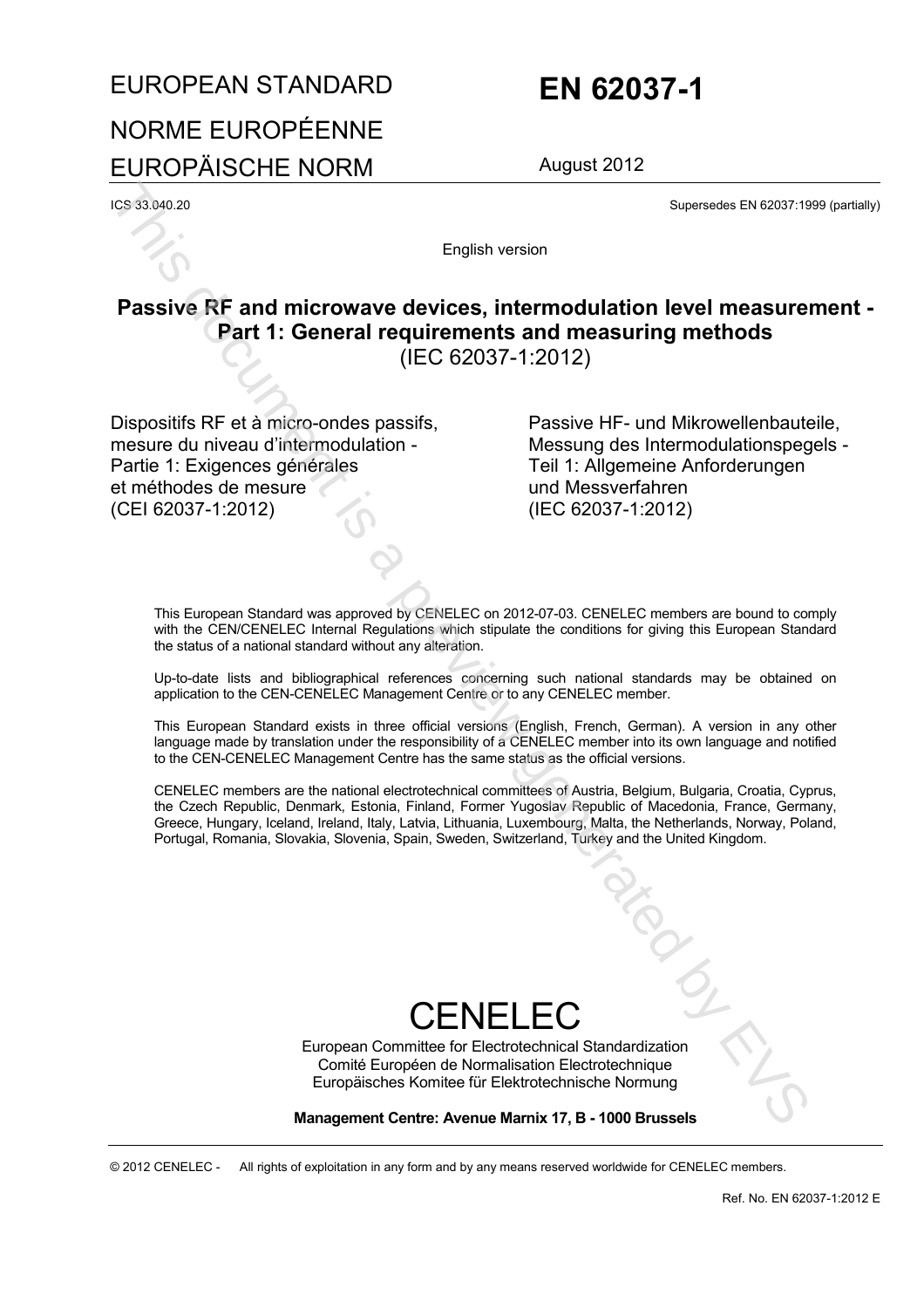## **Foreword**

The text of document 46/402/FDIS, future edition 1 of IEC 62037-1, prepared by IEC TC 46 "Cables, wires, waveguides, R.F. connectors, R.F. and microwave passive components and accessories" was submitted to the IEC-CENELEC parallel vote and approved by CENELEC as EN 62037-1:2012.

The following dates are fixed:

| $\bullet$ | latest date by which the document has<br>to be implemented at national level by<br>publication of an identical national<br>standard or by endorsement | (dop) | 2013-04-03 |
|-----------|-------------------------------------------------------------------------------------------------------------------------------------------------------|-------|------------|
| $\bullet$ | latest date by which the national<br>standards conflicting with the<br>document have to be withdrawn                                                  | (dow) | 2015-07-03 |

This document supersedes EN 62037:1999 (PART).

Attention is drawn to the possibility that some of the elements of this document may be the subject of patent rights. CENELEC [and/or CEN] shall not be held responsible for identifying any or all such patent rights.

# **Endorsement notice**

The text of the International Standard IEC 62037-1:2012 was approved by CENELEC as a European Standard without any modification.

submitted to the TEC CENELIC parallel with and sprinced by CENELIC as EN 62037-12012.<br>The following dates are fixed:<br>
by the finding dates are fixed:<br>
by the finding dates are fixed:<br>
by the finding of the countert has (do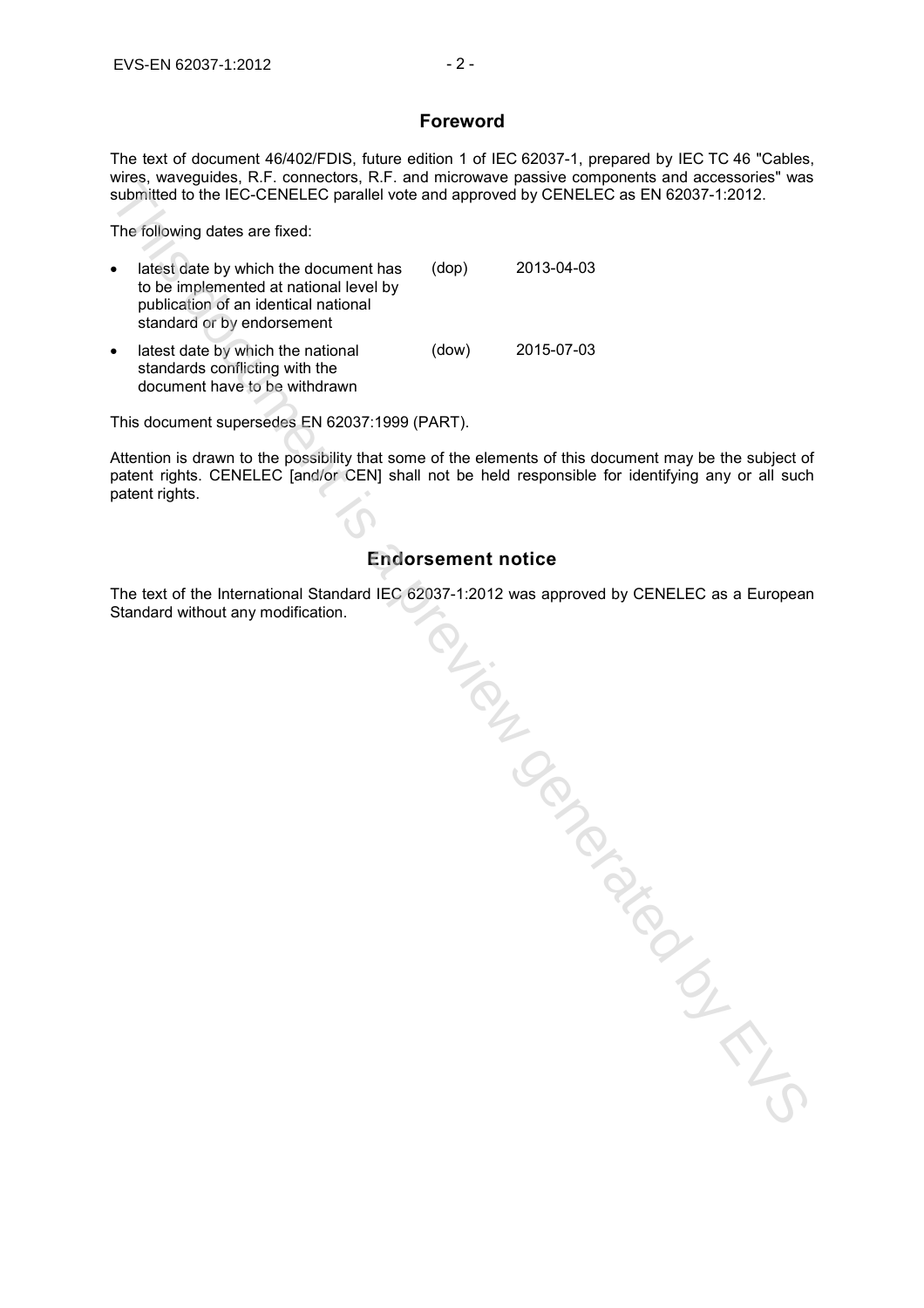# **CONTENTS**

| 1  |                                                                                        |  |  |
|----|----------------------------------------------------------------------------------------|--|--|
| 2  |                                                                                        |  |  |
| 3  |                                                                                        |  |  |
| 4  |                                                                                        |  |  |
| 5  |                                                                                        |  |  |
| 6  |                                                                                        |  |  |
|    | 6.1                                                                                    |  |  |
|    | 6.2                                                                                    |  |  |
|    | 6.2.1                                                                                  |  |  |
|    | 6.2.2                                                                                  |  |  |
|    | 6.2.3                                                                                  |  |  |
| 7  |                                                                                        |  |  |
|    | 7.1                                                                                    |  |  |
|    | 7.2                                                                                    |  |  |
| 8  |                                                                                        |  |  |
| 9  |                                                                                        |  |  |
|    | 9.1                                                                                    |  |  |
| 10 | 9.2                                                                                    |  |  |
|    |                                                                                        |  |  |
|    |                                                                                        |  |  |
|    |                                                                                        |  |  |
|    |                                                                                        |  |  |
|    |                                                                                        |  |  |
|    | Figure 3 - Passive intermodulation (PIM) measurement error caused by residual system   |  |  |
|    |                                                                                        |  |  |
|    | the company's company's company's company's                                            |  |  |
|    |                                                                                        |  |  |
|    | Table 1 - Guide for the design, selection of materials and handling of components that |  |  |
|    |                                                                                        |  |  |
|    | <b>THE CONTROL</b>                                                                     |  |  |
|    |                                                                                        |  |  |